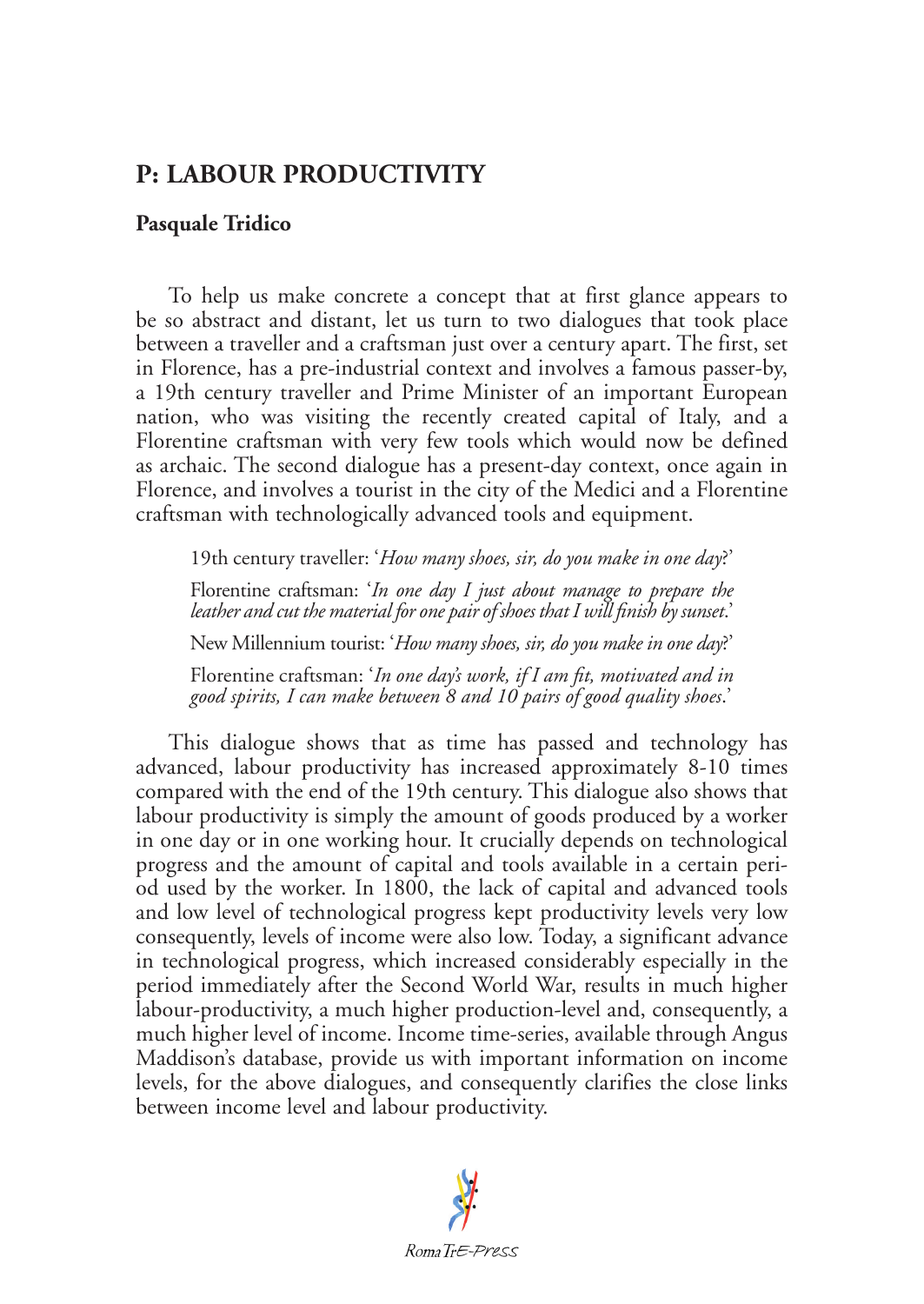During the 1800s, the income level was fairly constant and stood at around 1500 \$ (in PPP), reaching 1800 \$ towards the end of the century and almost 3000 \$ before the Second World War.



Source: own elaboration, Maddison database

As is widely known, Italian economic development began after the Second World War and reached 20,000 \$ in more recent years (just before the current financial crisis), approximately ten times more than it was in our traveller's time at the end of the 19th century in Florence.



Source: own elaboration, Maddison database

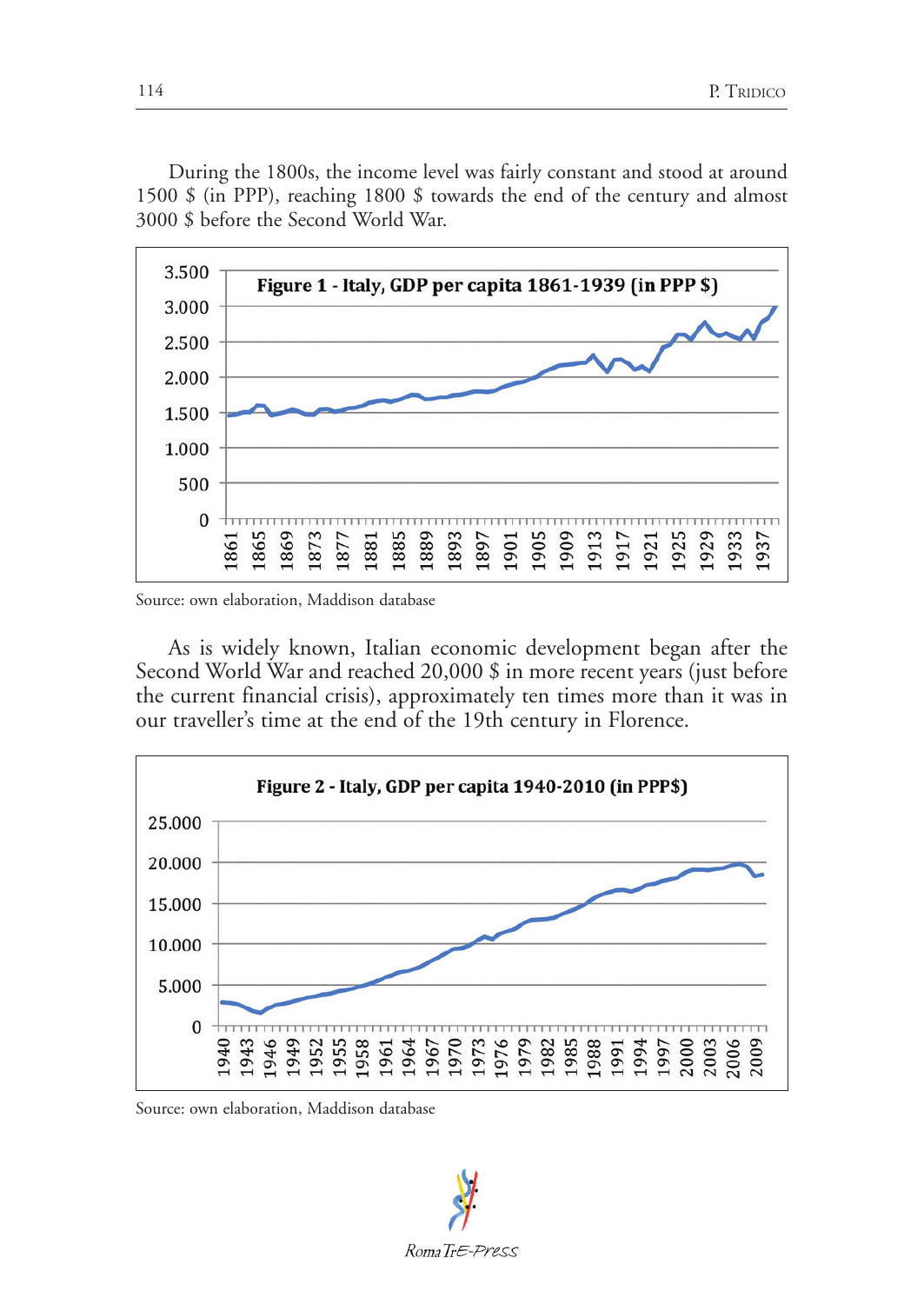Comparing the income level at the end of the 19th century and present-day Italy, as well as the levels of productivity then and now, is revealing: labour productivity, as well as income levels, have increased approximately 8-10 times in the same period. We have therefore established a stable, crucial correlation between productivity and income: as productivity increases, so does income.

Between the 1400s and up to the end of the 1800s, income fluctuated between 1500\$ and 1800\$. In this same period, labour productivity was stagnant, whereas it grew slightly between the end of the 19th century and the Second World War and steeply increased in the period after the Second World War when Italians' income increased significantly.

<span id="page-2-0"></span>

Source: own elaboration, Maddison database

If income increases when productivity grows, then the crucial issue to be examined remains labour productivity. What causes its potential increase and what stimulates its growth? We have mentioned technological progress and innovation, and this is definitely the main reason: in a period of great innovation in which new processes and new products are created, new ideas circulate and technological innovation is absorbed, companies introduce new machinery and new tools, and the economy as a whole increases labour productivity and both the production level and the income level. The period after the Second World War was definitely the best period and also the most important in terms of innovation and technological progress: the greatest innovations of all time occurred in this period and encouraged growth in labour productivity through unprecedented industrial development. The period between the Industrial Revolution (which, as we all know,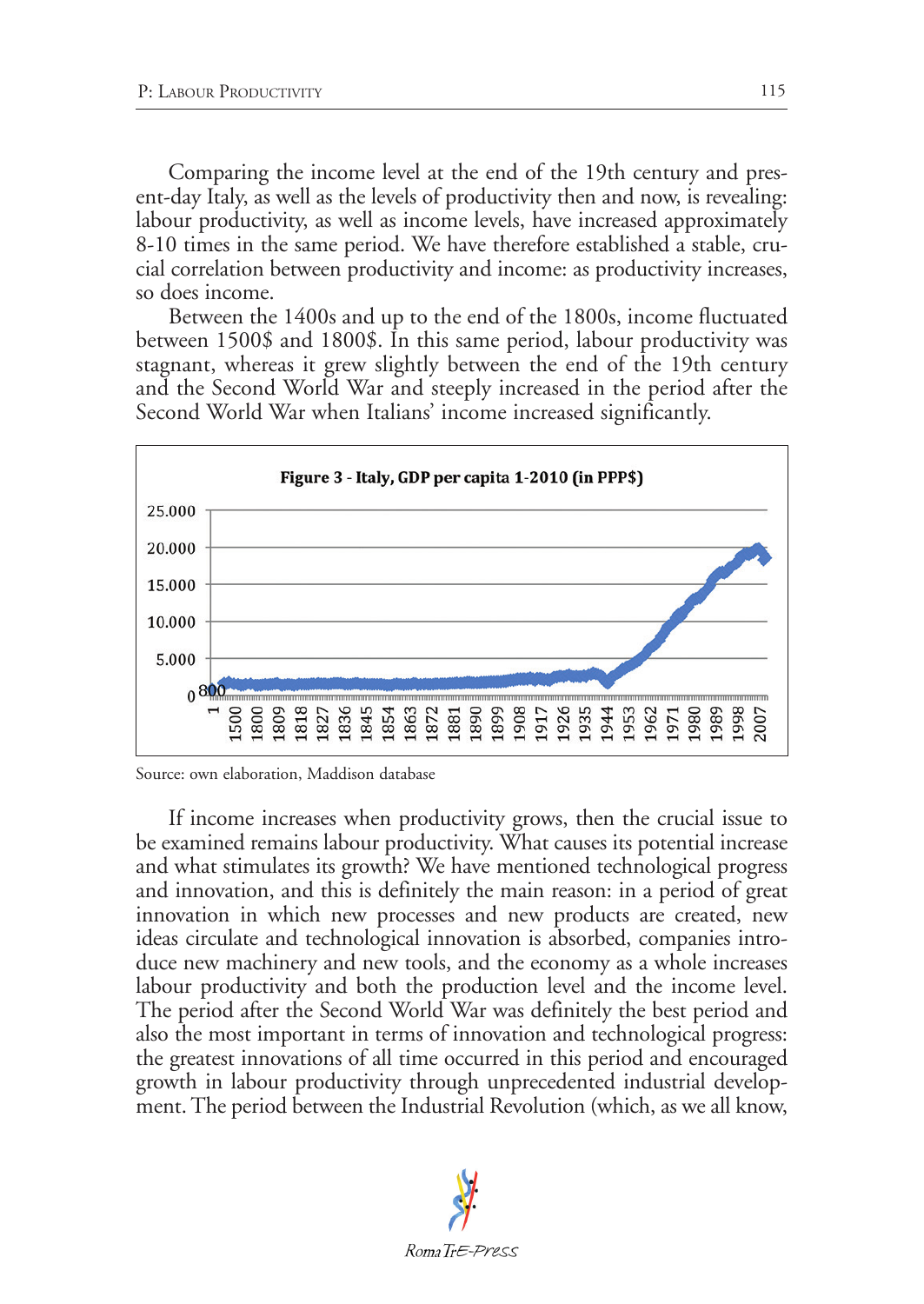began in England at the end of the 18th century), and for the First World War provides the necessary conditions for a subsequent wave of modern development and the great innovations of the 1900s. During this period, modern societies witnessed big transformations and went from being industry-based economies to service-based ones. The biggest contribution to the transformation was a massive increase in labour productivity, stimulated by significant technological innovation and the many inventions in this period.

Before the Industrial Revolution in England and earlier still, in the Middle Ages, there was very little technological innovation and it was limited to agriculture and construction. Income was generated and, at best, offered the population a means of existence. This state of affairs prompted Malthus (1766-1834) and other economists and demographers who lived before the great technological advances of the 19th century to make apocalyptic predictions based on population growth that would have led to the cultivation of increasingly less fertile land and a decrease in food production. This would have resulted in a halt in economic development since the population would tend to increase at a geometric rate, i.e. faster than food production, which increases arithmetically. Malthus was wrong because he had not predicted the great development, initially technical and then economic, which encouraged labour productivity and began from the 19th century onwards in the agrofood industry, in industry in a narrow sense and in the economy as a whole. If we consider the 50 most important inventions of all time, according to a group of scientists interviewed by the *Atlantic*, from the invention of the wheel onwards, 20 occurred during the 19th century (with 15 in the second half), another 20 in the 20th century and only 10 prior to the year 1800. This explains the stagnation of labour productivity and income before 1800 shown in [Fig. 3](#page-2-0).

To a lesser extent, something else contributes to productivity growth. In the example of the dialogue, the Florentine craftsman answered the modern tourist saying that he also needed to be fit, motivated and in good spirits to produce between 8 and 10 pairs of good quality shoes and, obviously, needed his machinery and tools. Other factors are at play in productivity, beyond the economic: first of all, health but also motivation and good spirits, factors that are mostly psychological and social, but also institutional, and can have different origins, exogenous (social, political and psychological) and endogenous (the economic demand which increases the craftsman's motivation, i.e. his pay or wages if he is a worker). In addition to this, the dialogue implicitly shows that there is a need for the craftsman's expertise, his skills and his knowledge which is something quite different from technological innovation and innovation, and regards his training, cultural knowledge, experience and manual skills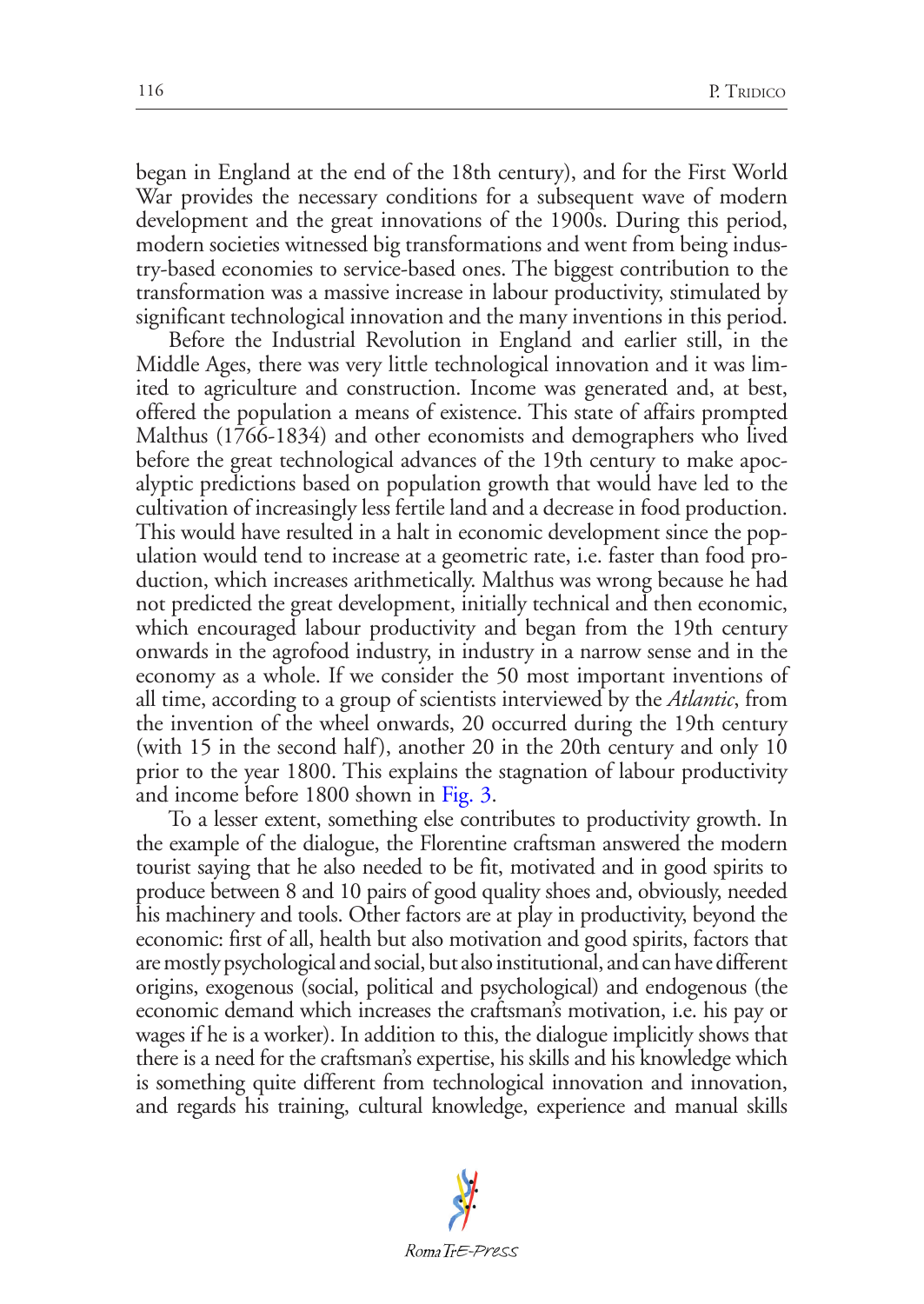which all have an important effect on his productivity. These are factors that are endogenous to the production process itself since they can be continuously increased through learning by doing and continuous training. Once again, the acquisition of these skills and the necessary cultural and educational knowledge crucially depends on economic and institutional incentives, the rules according to which individuals acquire knowledge, the school and education system and its level of accessibility.

An important contribution regarding the influence of factors that are not strictly economic on increases in labour productivity comes from the New Keynesian Economics (NKE) literature in the 1970s and 1980s through a series of labour market models known as efficiency wages. The aim of the NKE is to show that through wages that are higher than equilibrium wages (if equilibrium wages actually exist) a worker's productivity increases. Contrary to the claims of the traditional neoclassical school, according to whom workers' wages are in equilibrium when they are paid according to marginal labour productivity, the NKE accepts the existence of positions of underemployment, created by the rational behaviour of individual employers who prefer to pay a worker more to encourage him to work harder and therefore achieve higher overall productivity which compensates in the long term, through better performance, for the higher labour costs incurred as a result of higher wages.

The efficiency wage model demonstrates that it is not in a company's interest to reduce the real wage in order to reduce unemployment because workers' productivity, seen in terms of effort or efficiency, depends on the real wage (McDonald, Solow, 1981). A firm should therefore fix a wage level that maximizes the effort made by workers or, symmetrically, minimises the wage cost per efficiency unit. This is based on a simple but realistic assumption: worker effort increases in line with an increase in the real wage and personal satisfaction (Solow, 1979).

Along the same lines, Salop (1979) states that rotation costs prevent worker turnover in the firm and decrease productivity. In order to avoid recruitment and training costs, employers avoid continually hiring workers and even prefer to pay a higher wage to encourage workers to continue to work for them. In this way, the productivity and efficiency of an individual worker increases and, at the same time, an employer minimises rotation costs for new workers. Continuous experience in the same company, learning by doing, a relationship based on trust and continuous training are all factors that are not strictly economic which increase worker effort and therefore productivity. In this context, the continual increases in labour flexibility which have been promoted over the last two decades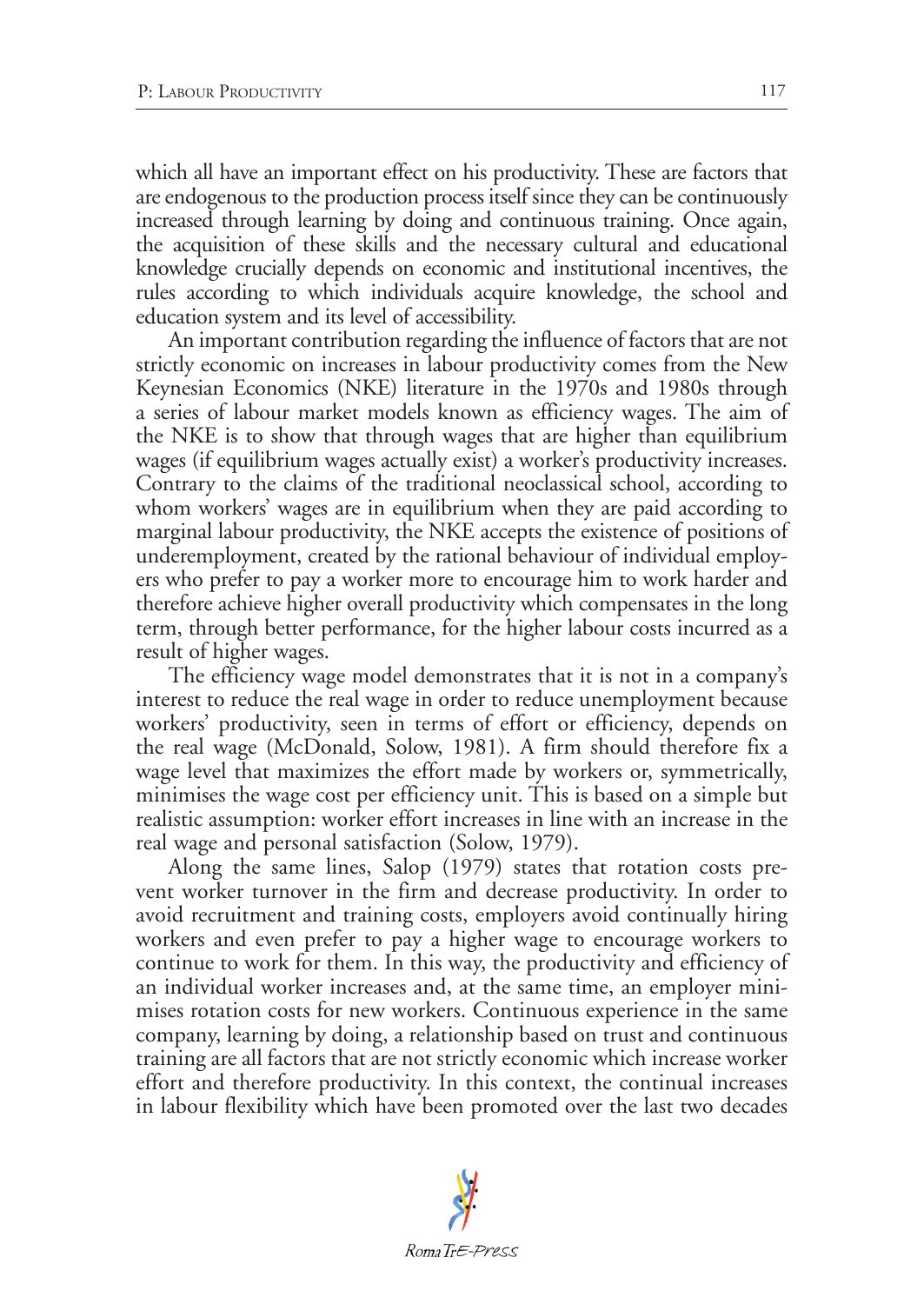by some European governments, and especially Italy, do not seem to be heading in the right direction when it comes to increasing productivity. Indeed, the situation in Italy regarding labour productivity over the last two decades is extremely negative as can be seen in [Fig. 4](#page-5-0) below.

<span id="page-5-0"></span>

Source: own elaboration based on OECD data

At the same time, low investment in our country in Research and Development (R&D) has widened the gap in productivity with Italy's main partners. Clearly, a combination of these two factors (lack of investment in R&D and labour flexibility with wage compression) comes at the expense of increases in productivity, which are stifled by a lack of expansion of aggregate demand (due to a decline in consumption), an increase in the cost of labour per unit of output, and a lack of investment, especially in technologically advanced sectors.



Source: OECD (2012) and Eurostat (2012)

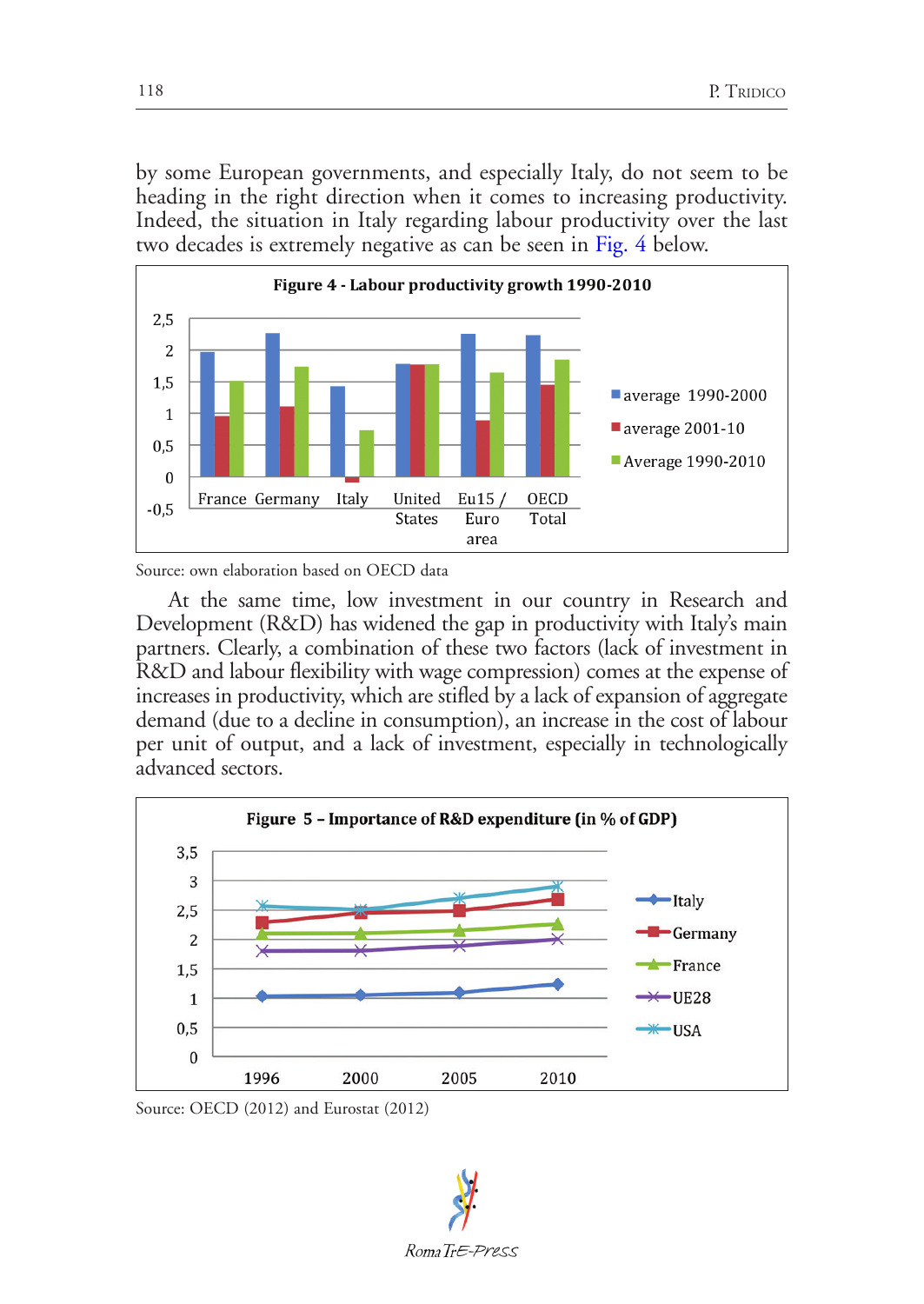This result is also supported theoretically if we assume that productivity depends on a combination of the Smith effect (increased demand, with reorganization and division of labour) and the Ricardo effect (investments that replace labour with capital-specific technological change). Through this approach, we can see a negative correlation between productivity and labour flexibility as shown by other contributions (Kleinknecht *et. al*., 2013; Tridico, 2013; Tridico, 2015; Antonioli and Pini, 2013). The following equation, formulated by Sylos Labini (1993; 1999), presents the determinants of labour productivity according to this approach:

$$
\Delta \pi = a + b\Delta Y + c(CLUP - P) + d(W - P_{MA}) + e\Delta I
$$

The change in labour productivity  $(\Delta \overline{\omega})$  depends positively on the change in product  $(\Delta Y)$ , the change in investments  $(\Delta I)$  and the differences of the variables in brackets where P is the price index, PMA the prices of machines and ULC the labour cost per unit of output, i.e. the ratio between the change in wages and the rate of productivity growth. If the ULC grows faster than the consumer price index, companies with a lower profit margin will be forced to save on labour and make capital intensive investments or reorganize the workforce within the company. If wages increase more than the prices of machinery, firms will prefer to increase their technological investments and save on labour because this is cheaper than employing new, more expensive workers, and productivity will therefore increase. Consequently, this will lead to higher employment. This also implies that if wages do not increase in line with the price of machinery, investments will not be adequately stimulated, businessmen will focus on seeking advantageous positions, and the competition will rely primarily on wage moderation, with a negative impact on productivity. The important role played, in this approach, by an increase in wages and a fair distribution of income in order to increase productivity is interesting to observe.

In Italy, characterised by stagnant productivity over the last two decades up until 2007-08, i.e. prior to the financial crisis, there was nonetheless an increase in employment in the tertiary sector which was fragmented and disorganized, unmotivated and with low pay. This led to stagnation of the Italian economy.

If L (employment) increases and the GDP does not increase, stagnation of the GDP can obviously be attributed to poor productivity  $\bar{\omega}$ .

 $GDP = Y = L\Pi$  (L=employment and  $\Pi$ =average productivity) in changes:  $\Delta y = \Delta l + \Delta \overline{\omega}$ .

This would appear to be exactly what has happened in Italy recently: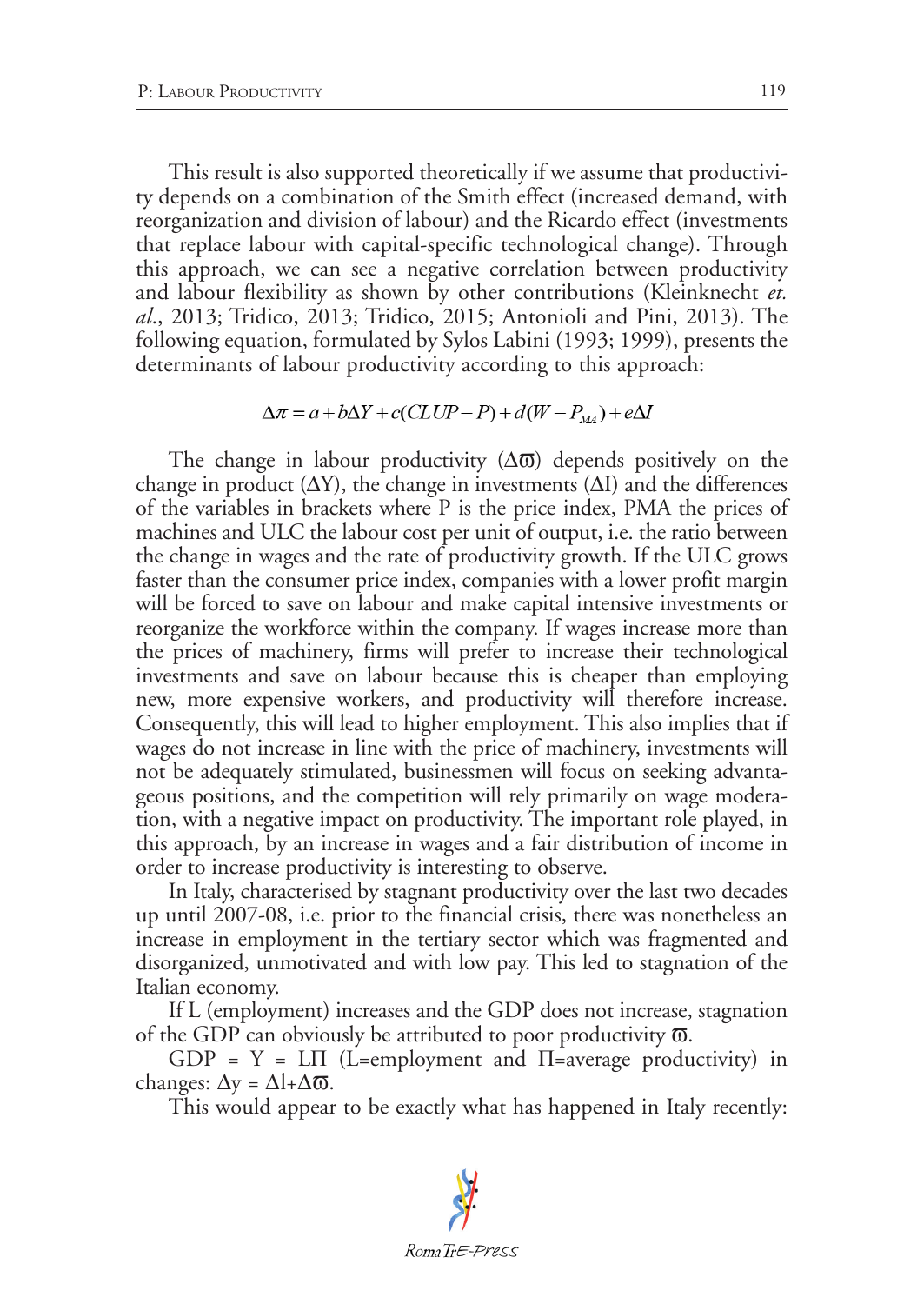low wages and labour flexibility, often accompanied by insecurity, few incentives and bonuses for employees, have led to reduced commitment and therefore reduced efficiency of workers in the workplace. A reduction in real wages, and therefore a minimisation of costs, rational behaviour by individual employers, has not led to an increase in system productivity or an increase in production; on the contrary, it has led to an increase in profits which have not been transformed into new investments, has strengthened the dominant position of some companies, and has worsened income distribution. The economic system has not had positive effects, productivity is stagnant, and the competitiveness of the Italian system as a whole has worsened as shown by the undisputed Unit Labour Cost (ULC).

| (annual average growth rate, total economy)                |           |                |
|------------------------------------------------------------|-----------|----------------|
| Countries                                                  | $ULC^*$   | Productivity** |
|                                                            | 2000-2010 | 2000-2010      |
| Germany                                                    | 0.2       | 1.5            |
| France                                                     | 1.8       | 1.0            |
| Italy                                                      | 3.2       | 0.0            |
| Spain                                                      | 2.9       | 0.4            |
| UK                                                         | 2.9       | 1.4            |
| <b>USA</b>                                                 | 1.7       | 2.2            |
| * Cost of labour per employee in relation to productivity. |           |                |
| ** Value added per employee.                               |           |                |

*Table 1 – An international comparison of unit labour cost and productivity*

Source: my own elaboration based on Eurostat data

In this context, the Italian co-operative sector, unlike the overall figures for Italy, records double positive figures: alongside the positive figures for employment, the co-operative sector has also recorded positive development in productivity, unlike the economic system as a whole. If we consider a book by Bernardi, Treu, Tridico written in 2011, we can see that the productivity performance of co-operative enterprises during the crisis was better. This can be attributed, above all, to the specific characteristics of co-operative enterprises, which focus on non-economic factors such as trust, participation, motivation, belonging and so on far more than other companies. All this comes at a time when the Italian economy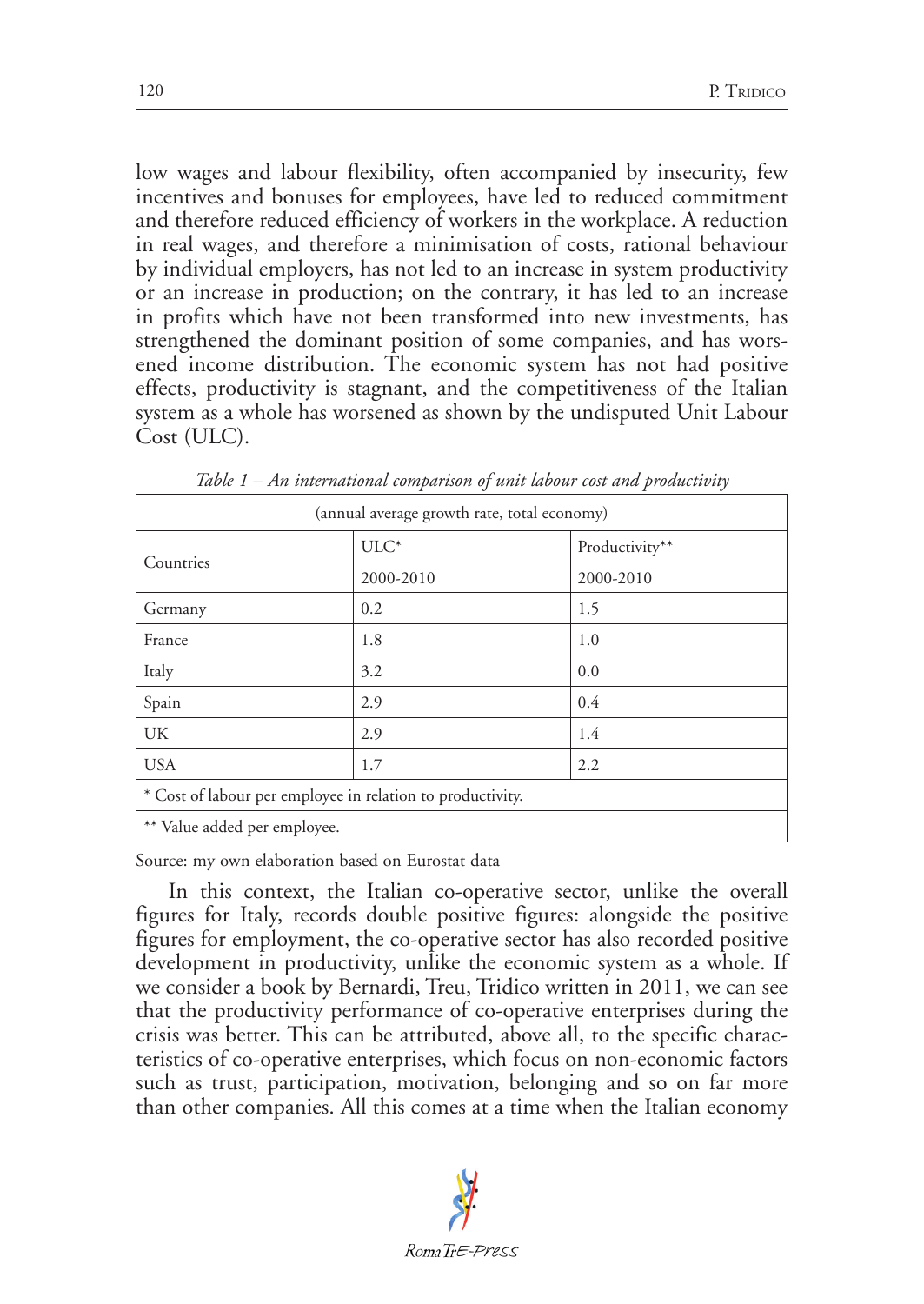is not performing well, the economic system has a number of failings, the country is far from being competitive and efficient, investments in R&D are low and lower than the EU average, labour productivity is not growing and the GDP as a result is stagnant.

In these circumstances, we can see, as the authors of the work mentioned above did, that productivity is higher among companies and workers where there are more motivational factors and non-economic incentives, as in the co-operative sector. Since the level of investment in the co-operative sector has remained in line with the figure for the overall economic system, the increases in efficiency achieved in this area seem to be due to better organization of work, monetary incentives, and motivational and institutional factors guaranteed by the specific legal form of co-operatives and their specific social structure. Co-operatives not only hand out wages but activate a positive circuit driven by a number of incentives including participation, responsibility, social objectives, solidarity and trust. This can be the basis of virtuous behaviour.

This would seem to show that enterprises and workers behave differently, something which can be explained by referring to institutional and motivational aspects which may well be overlooked in reductionist theoretical models.

## **References**

- Antonioli D., Pini P., (2013), 'Contrattazione, dinamica salariale e produttività: ripensare gli obiettivi ed i metodi,' *Quaderni di Rassegna Sindacale. Lavori*, 14(2).
- Bernardi A., Treu T., Tridico P., (2011), *Lavoro e Impresa Cooperativa in Italia. Diversità, ruolo economico, relazioni industriali, sfide future,* Firenze: Passigli Editori.
- Kleinknecht A., Naastepad C.W.M., Storm S., (2013), 'Labour Market Rigidities Can Be Useful. A Schumpeterian view,' in S. Fadda, P. Tridico, *Financial Crisis, Labour Market and Institutions*, London: Routledge.
- Maddison database, [<http://www.ggdc.net/maddison/maddison-project/](http://www.ggdc.net/maddison/maddison-project/data.htm) [data.htm>](http://www.ggdc.net/maddison/maddison-project/data.htm) [accessed on 27 Apr. 2016].
- Mcdonald I., Solow R., (1981), 'Wage Bargaining and Employment,' *American Economic Review*, 71, pp. 896-908.
- Salop S., (1979), 'A model of the natural rate of unemployment,' *American Economic Review*, 69.
- Solow R.M., (1979), 'Another Possible Source of Wage Stickiness,' *Journal of Macroeconomics*, 1, pp. 1-25.